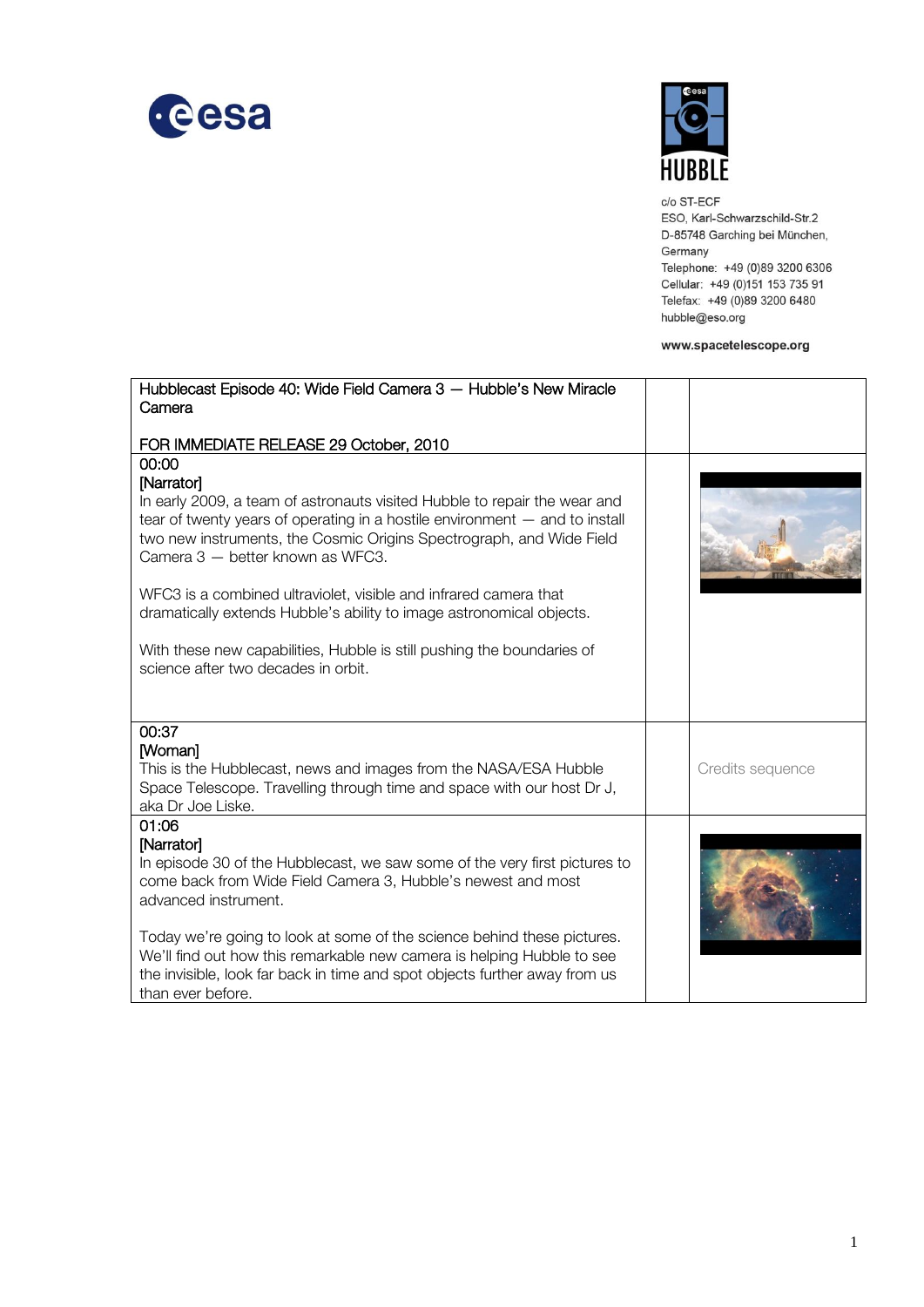| 1:32<br>[Dr J]<br>WFC3 was installed on Hubble in place of WFPC2, the Wide Field and<br>Planetary Camera 2, which for many years had been the main workhorse<br>instrument on Hubble. Not only do the two instruments have very similar<br>names, and look virtually identical, the capabilities of WFC3 are also in<br>some respects just a tweaked version of those of its predecessor -<br>although with sharper pictures and more sensitive light detectors.<br>But on top of these incremental improvements, WFC3 also brings a whole<br>battery of new functions to Hubble that are getting us astronomers really<br>excited.                                               |  |
|-----------------------------------------------------------------------------------------------------------------------------------------------------------------------------------------------------------------------------------------------------------------------------------------------------------------------------------------------------------------------------------------------------------------------------------------------------------------------------------------------------------------------------------------------------------------------------------------------------------------------------------------------------------------------------------|--|
| 2:08<br>[Narrator]<br>WFC3 is actually two instruments in one: the ultraviolet and visible-light<br>channel is WFPC2's replacement, cramming six times as many pixels into<br>a similar field of view.<br>As well as providing scientists with higher resolution observations than<br>ever before, the pictures from this part of WFC3 are also Hubble's prettiest<br>yet, revealing details never seen before through any telescope.<br>But it is WFC3's infrared channel that is the real breakthrough.                                                                                                                                                                         |  |
| 2:48<br>[Dr J]<br>Infrared astronomy is getting a lot of attention right now. It's not just<br>Hubble's new functions - ESA's Herschel Space Observatory, NASA's<br>Spitzer Space Telescope and the forthcoming NASA/ESA/CSA James<br>Webb Space Telescope were all designed to work in this part of the<br>spectrum too.<br>One of the reasons for this is that studying the sky in the infrared allows<br>astronomers to look at relatively cool objects that emit little or no visible<br>light.<br>An example of these are so-called protoplanetary nebulae $-$ a cool gas<br>envelope that gets thrown off by a certain type of star as its nuclear fuel<br>supply runs low. |  |
| 3:42<br>[Narrator]<br>Looking at these nebulae through an optical telescope is hard, as they<br>barely emit any visible light, forcing astronomers to rely instead on faint<br>reflected starlight to see anything at all. But protoplanetary nebulae shine<br>far more brightly in the infrared part of the spectrum.                                                                                                                                                                                                                                                                                                                                                            |  |
| 3:42<br>[Dr J]<br>Infrared imaging is also extremely useful for peering through interstellar<br>dust clouds, which are impenetrable to visible light. The reason for this is<br>similar to why sunsets are red. Just as particles in the atmosphere scatter<br>blue light more than red, interstellar dust clouds block visible light more<br>than infrared.                                                                                                                                                                                                                                                                                                                      |  |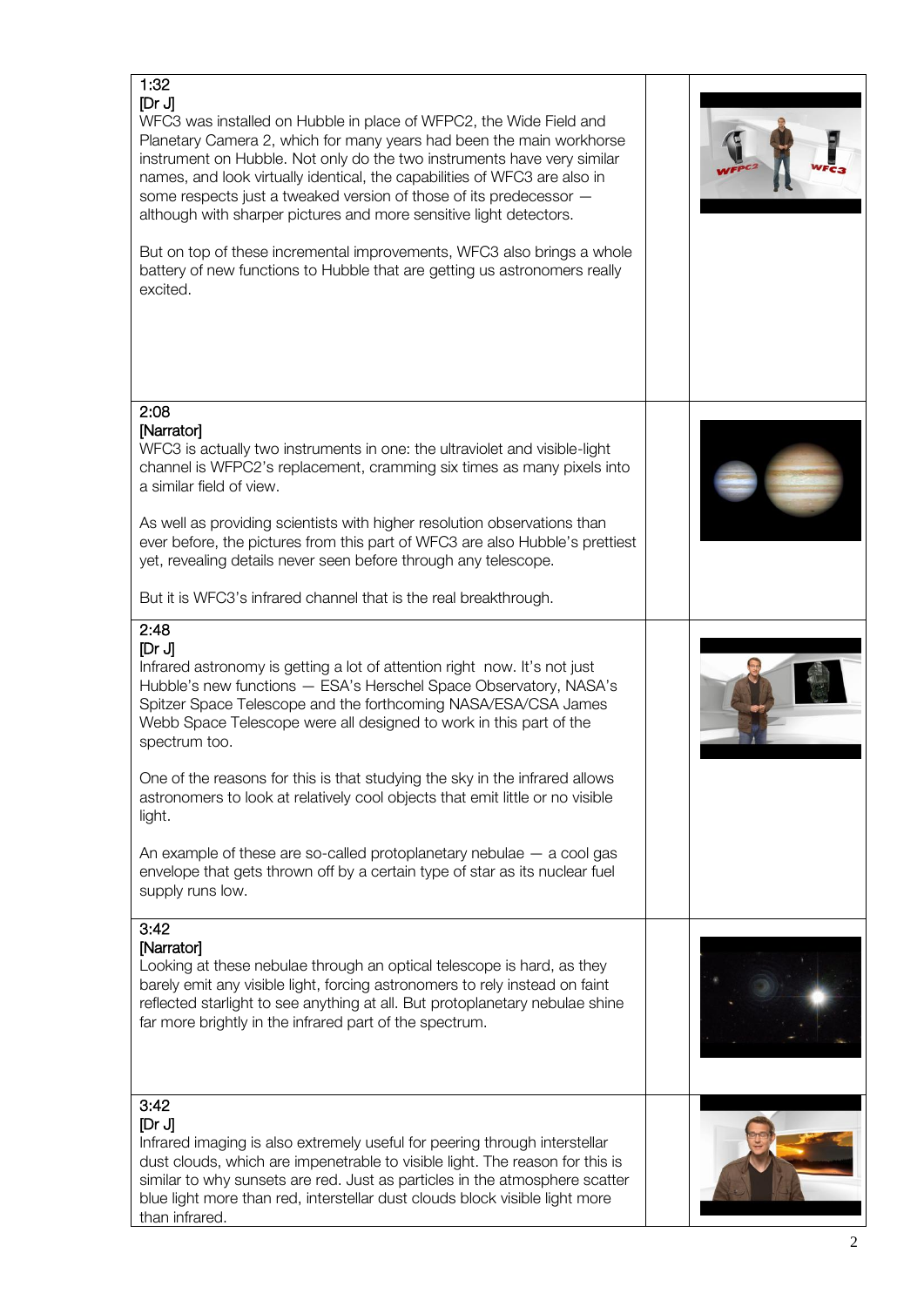| 04:03<br>[Narrator]<br>Hubble has become famous for its striking visible-light pictures of huge<br>clouds of interstellar dust and gas. But sometimes scientists want to know<br>what's happening behind, or inside, the cloud of dust. Making infrared<br>observations pulls away the veil and reveals the hidden stars.                                                                                                                                                                                                                                                                                                   |  |
|-----------------------------------------------------------------------------------------------------------------------------------------------------------------------------------------------------------------------------------------------------------------------------------------------------------------------------------------------------------------------------------------------------------------------------------------------------------------------------------------------------------------------------------------------------------------------------------------------------------------------------|--|
| 04:24<br>[Dr J]<br>Until now, infrared imaging was challenging with Hubble. The Near Infrared<br>Camera and Multi-object Spectrometer, or NICMOS, did allow<br>astronomers to study objects in infrared light in ways not possible from the<br>ground, but it forced them to make a difficult choice. Because its images<br>were small - only about 65 000 pixels in total, similar to a mobile phone<br>screen - NICMOS could produce the sharpest images only if it<br>concentrated on a very narrow field of view.<br>Taking in a wider view came at the cost of losing much of the detail.                              |  |
| 05:00<br>[Narrator]<br>Along with a much wider field of view and better sensitivity, WFC3's<br>infrared channel has a million pixels, 15 times better than NICMOS, and<br>similar to what you get on a computer screen. This means astronomers no<br>longer have to compromise between how much of the sky they can<br>observe, and how much detail they can study it in.<br>These improvements mean Hubble is now far better at observing large<br>areas of sky as well as very faint and very distant objects<br>These are key for the science of cosmology, the study of the origins and<br>development of the Universe. |  |
| 05:37<br>[Dr J]<br>Because the Universe is expanding, light waves coming from distant<br>objects are stretched as they travel through space, and the waves<br>become longer. The further an object is away, the more its light is<br>stretched on its journey to us, and the redder the light appears. Hence the<br>effect is known as redshift.<br>For really distant objects, the ultraviolet and visible light is redshifted so<br>much it goes infrared - literally, "below red" - and that is the reason that<br>infrared imaging is so important for spotting these very distant galaxies.                            |  |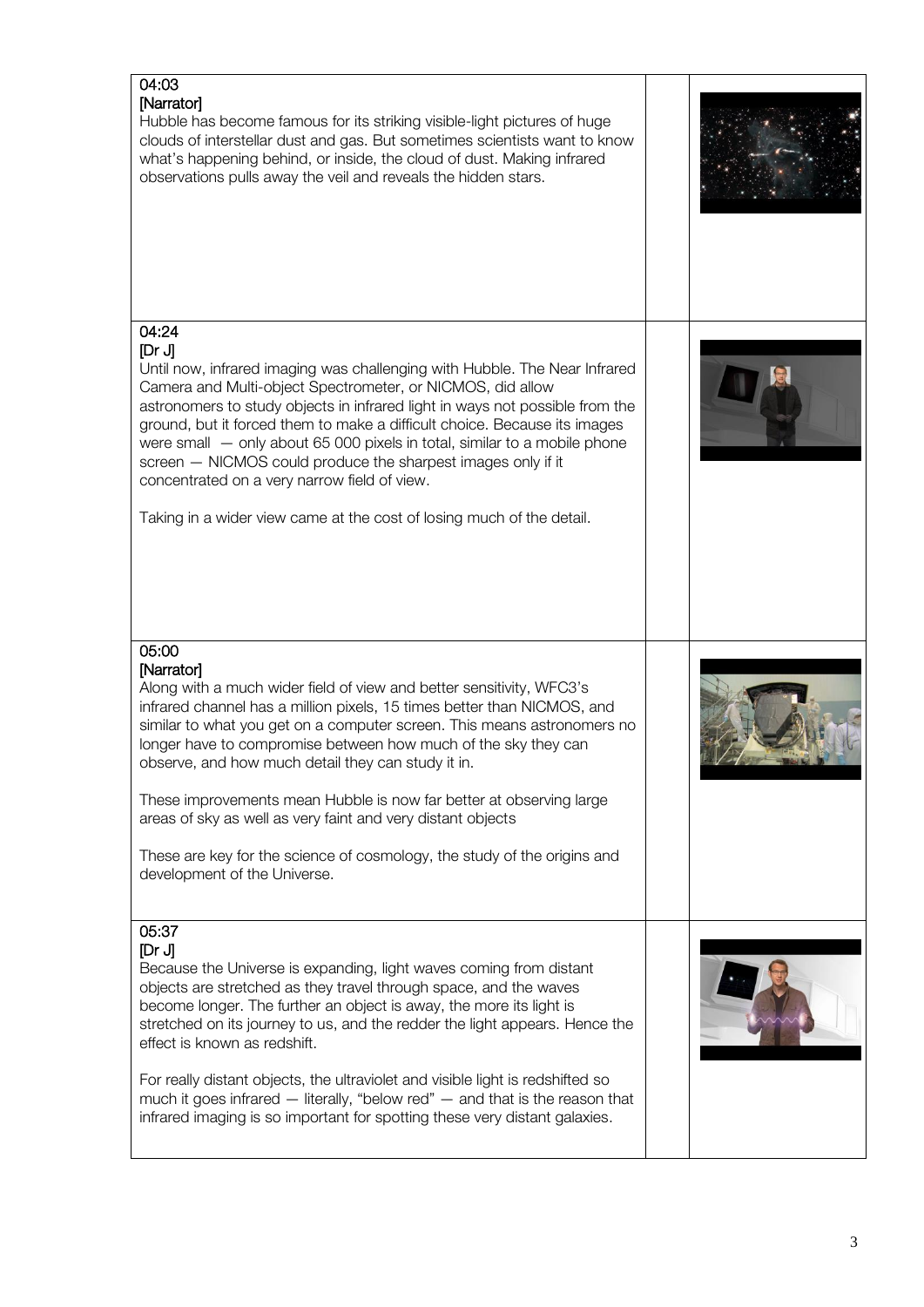| 06:13<br>[Narrator]<br>This is the Hubble Ultra Deep Field, a visible light image taken in 2003 and<br>4 with Hubble's Advanced Camera for Surveys. The picture is of a little<br>patch of sky almost a hundred times smaller than the area of the full<br>moon. It contains no stars visible with the naked eye $-$ but taking a<br>million second exposure of this little black speck of space reveals these<br>vanishingly faint faraway galaxies.<br>Studying the same region with WFC3's infrared photography reveals<br>galaxies more distant still: some of these are so far away that they have<br>been redshifted out of the visible spectrum altogether.<br>We see galaxies here as they were many billions of years ago. When the<br>light from some of these galaxies started its long journey towards us, our<br>Sun and Earth had not even begun to form. |  |
|-------------------------------------------------------------------------------------------------------------------------------------------------------------------------------------------------------------------------------------------------------------------------------------------------------------------------------------------------------------------------------------------------------------------------------------------------------------------------------------------------------------------------------------------------------------------------------------------------------------------------------------------------------------------------------------------------------------------------------------------------------------------------------------------------------------------------------------------------------------------------|--|
| 07:10<br>[Dr J]<br>But what is really exciting cosmologists about WFC3's infrared imaging of<br>the Hubble Ultra Deep Field is not just what's in the foreground so to<br>speak, amazing as that is, but the scatter of tiny, faint specks just visible in<br>the background, beyond these already faraway galaxies.                                                                                                                                                                                                                                                                                                                                                                                                                                                                                                                                                    |  |
| 7:28<br>[Narrator]<br>Some of the flecks of light in this fuzzy image are just anomalies within the<br>light detectors, but among them are faint impressions of early galaxies. In<br>this photo we are looking at some of the most remote objects ever seen.<br>They are so distant, and their light has travelled so far to reach us, that we<br>see these galaxies as they were 13 billion years ago, when the Universe<br>was only about 5% of its current age.                                                                                                                                                                                                                                                                                                                                                                                                     |  |
| 7:58<br>[Dr J]<br>Discovering and studying these galaxies can tell us a lot about the<br>conditions that prevailed in the earliest years of the Universe, and confirm<br>$-$ or perhaps refute $-$ our theories of early galaxy formation.<br>Whatever the case may be, observations like these certainly take us a few<br>steps closer to understanding the history of our Universe.<br>This is Dr J signing off for the Hubblecast. Once again, nature has<br>surprised us beyond our wildest imagination.                                                                                                                                                                                                                                                                                                                                                            |  |